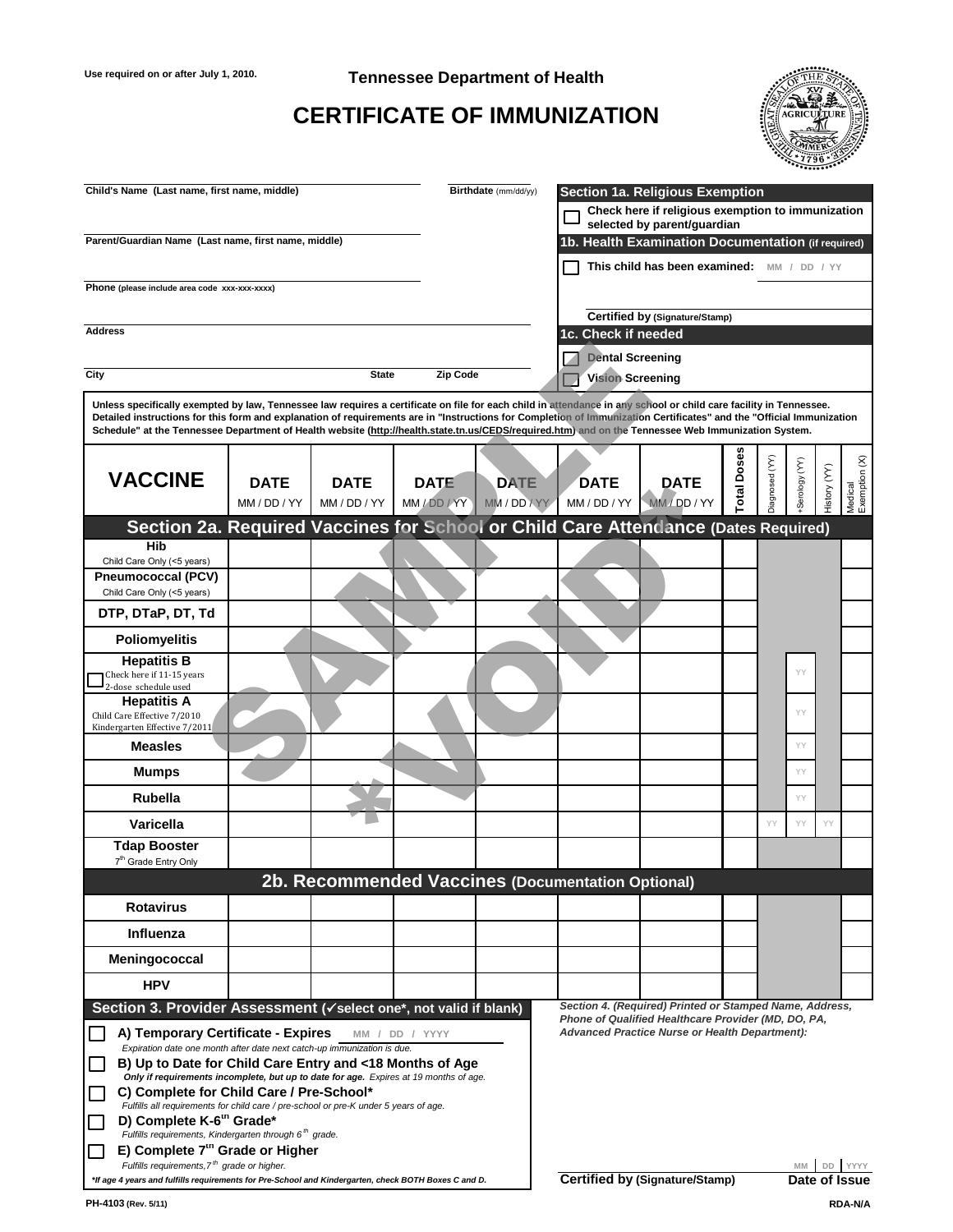**Recommended Schedule of Required Doses for Attendance in Child Care / Pre-School / Pre-K and School For Children Who Started Immunizations Before Age 7 Years\*\***

| <b>Required Vaccines with</b><br>footnote numbers in [] | $\overline{2}$<br><b>Months</b><br>of Age | <b>Months</b>  | 6.<br><b>Months</b> | $12 - 15$<br>Month of | $16 - 18$<br><b>Month</b> | 4-6 Yrs.*<br>(School         | Total Doses Required*** For Checking<br><b>Complete For School Attendance Box on</b><br><b>Immunization Certificate</b> |
|---------------------------------------------------------|-------------------------------------------|----------------|---------------------|-----------------------|---------------------------|------------------------------|-------------------------------------------------------------------------------------------------------------------------|
| Hib HbOC or                                             |                                           | of Age         | of Age              | Age<br>4              | of Age                    | Entry)                       | N/A for school (See Footnote [1])                                                                                       |
| Hib PRP-T or                                            |                                           |                |                     | 4                     |                           |                              | N/A for school (See Footnote [1])                                                                                       |
| Hib PRP-OMP                                             |                                           | 2              |                     | 3                     |                           |                              | N/A for school (See Footnote [1])                                                                                       |
| <b>PCV</b><br>$[2]$                                     |                                           | 2              | 3                   | 4                     |                           |                              | N/A for school (See Footnote [2])                                                                                       |
| DTP, DTaP, DT<br>$\lceil 3 \rceil$                      |                                           |                |                     |                       |                           | 5                            | 5 or 4 (See Footnote [3])                                                                                               |
| [4]<br>Polio                                            |                                           |                |                     |                       | 4                         | 5, 4 or 3 (See Footnote [4]) |                                                                                                                         |
| <b>Hepatitis B</b><br>[5]                               |                                           | $\overline{2}$ |                     |                       |                           |                              | 3 (See Footnote [5])                                                                                                    |
| Hepatitis A<br>[6]                                      |                                           |                |                     |                       |                           | 2                            | 2 (See Footnote [6])                                                                                                    |
| <b>MMR</b>                                              |                                           |                |                     |                       |                           | 2                            | 2 (See Footnote [7])                                                                                                    |
| Varicella<br>[8]                                        |                                           |                |                     |                       |                           | 2                            | 2 (See Footnote [8])                                                                                                    |
| Tdap<br>[9]                                             |                                           |                |                     |                       |                           |                              | (See Footnote [9])                                                                                                      |

|                                                                                                                                                                                                                                                                                                                                                                                                                                                                                                                                                                        | <b>Required Vaccines with</b>                                                                                                                                                                                                                                                                                                                                                                                                                                      | $\mathbf{2}$<br><b>Months</b> | <b>Months</b>    | <b>Months</b>      | $12 - 15$<br><b>Month of</b> | $16 - 18$<br><b>Month</b> | 4-6 Yrs.*<br>(School        |                             | Total Doses Required*** For Checking<br><b>Complete For School Attendance Box on</b> |                                                                                                                                                                                                                                |  |  |
|------------------------------------------------------------------------------------------------------------------------------------------------------------------------------------------------------------------------------------------------------------------------------------------------------------------------------------------------------------------------------------------------------------------------------------------------------------------------------------------------------------------------------------------------------------------------|--------------------------------------------------------------------------------------------------------------------------------------------------------------------------------------------------------------------------------------------------------------------------------------------------------------------------------------------------------------------------------------------------------------------------------------------------------------------|-------------------------------|------------------|--------------------|------------------------------|---------------------------|-----------------------------|-----------------------------|--------------------------------------------------------------------------------------|--------------------------------------------------------------------------------------------------------------------------------------------------------------------------------------------------------------------------------|--|--|
|                                                                                                                                                                                                                                                                                                                                                                                                                                                                                                                                                                        | footnote numbers in []                                                                                                                                                                                                                                                                                                                                                                                                                                             | of Age                        | of Age           | of Age             | Age                          | of Age                    | Entry)                      |                             | <b>Immunization Certificate</b>                                                      | These requirements were established in accordance with the current                                                                                                                                                             |  |  |
|                                                                                                                                                                                                                                                                                                                                                                                                                                                                                                                                                                        | $[1]$ Hib HbOC or                                                                                                                                                                                                                                                                                                                                                                                                                                                  |                               | 2                | З                  | Δ                            |                           |                             |                             | N/A for school (See Footnote [1])                                                    | Recommended Childhood and Catch-Up Immunization Schedules, United States.                                                                                                                                                      |  |  |
|                                                                                                                                                                                                                                                                                                                                                                                                                                                                                                                                                                        | $[1]$ Hib PRP-T or                                                                                                                                                                                                                                                                                                                                                                                                                                                 |                               | 2                | 3                  | $\boldsymbol{\Delta}$        |                           |                             |                             | N/A for school (See Footnote [1])                                                    | Tennessee requirements for Kindergarten (5 years) include doses indicated for 4-6                                                                                                                                              |  |  |
|                                                                                                                                                                                                                                                                                                                                                                                                                                                                                                                                                                        | $[1]$ Hib PRP-OMP                                                                                                                                                                                                                                                                                                                                                                                                                                                  |                               | 2                |                    | 3                            |                           |                             |                             | N/A for school (See Footnote [1])                                                    | years.                                                                                                                                                                                                                         |  |  |
|                                                                                                                                                                                                                                                                                                                                                                                                                                                                                                                                                                        | $[2]$ PCV                                                                                                                                                                                                                                                                                                                                                                                                                                                          |                               | $\overline{2}$   | 3                  | 4                            |                           |                             |                             | N/A for school (See Footnote [2])                                                    |                                                                                                                                                                                                                                |  |  |
| $[3]$                                                                                                                                                                                                                                                                                                                                                                                                                                                                                                                                                                  | DTP, DTaP, DT                                                                                                                                                                                                                                                                                                                                                                                                                                                      |                               | $\overline{2}$   | 3                  |                              |                           | 5                           |                             | 5 or 4 (See Footnote [3])                                                            | **For children starting immunizations at age 7 years or older, refer to the catch up                                                                                                                                           |  |  |
|                                                                                                                                                                                                                                                                                                                                                                                                                                                                                                                                                                        | [4] Polio                                                                                                                                                                                                                                                                                                                                                                                                                                                          |                               | $\overline{2}$   |                    | 3                            |                           | 4                           |                             | 5, 4 or 3 (See Footnote [4])                                                         | schedule available at the Department of Health website or the ACIP catch-up                                                                                                                                                    |  |  |
|                                                                                                                                                                                                                                                                                                                                                                                                                                                                                                                                                                        | [5] Hepatitis B                                                                                                                                                                                                                                                                                                                                                                                                                                                    |                               | $2^{\circ}$      |                    | 3                            |                           |                             |                             | 3 (See Footnote [5])                                                                 | schedule for that age available at www.cdc.gov/vaccines.                                                                                                                                                                       |  |  |
|                                                                                                                                                                                                                                                                                                                                                                                                                                                                                                                                                                        | [6] Hepatitis A                                                                                                                                                                                                                                                                                                                                                                                                                                                    |                               |                  |                    |                              |                           | $\overline{2}$              |                             | 2 (See Footnote [6])                                                                 |                                                                                                                                                                                                                                |  |  |
|                                                                                                                                                                                                                                                                                                                                                                                                                                                                                                                                                                        | $\boxed{7}$ MMR                                                                                                                                                                                                                                                                                                                                                                                                                                                    |                               |                  |                    |                              |                           | $\overline{2}$              | 2 (See Footnote [7])        |                                                                                      | *** Children who are behind schedule may attend while in the process of completing                                                                                                                                             |  |  |
| $\boxed{8}$                                                                                                                                                                                                                                                                                                                                                                                                                                                                                                                                                            | Varicella                                                                                                                                                                                                                                                                                                                                                                                                                                                          |                               |                  |                    |                              |                           | 2                           | 2 (See Footnote [8])        |                                                                                      | the requirements with minimum intervals as indicated below.                                                                                                                                                                    |  |  |
|                                                                                                                                                                                                                                                                                                                                                                                                                                                                                                                                                                        | $[9]$ Tdap                                                                                                                                                                                                                                                                                                                                                                                                                                                         |                               |                  |                    |                              |                           |                             |                             | (See Footnote [9])                                                                   |                                                                                                                                                                                                                                |  |  |
|                                                                                                                                                                                                                                                                                                                                                                                                                                                                                                                                                                        |                                                                                                                                                                                                                                                                                                                                                                                                                                                                    |                               |                  |                    |                              |                           |                             |                             |                                                                                      |                                                                                                                                                                                                                                |  |  |
|                                                                                                                                                                                                                                                                                                                                                                                                                                                                                                                                                                        |                                                                                                                                                                                                                                                                                                                                                                                                                                                                    |                               |                  |                    |                              |                           |                             |                             |                                                                                      | Minimum Ages For Initial Immunization And Minimum Intervals Between Doses                                                                                                                                                      |  |  |
|                                                                                                                                                                                                                                                                                                                                                                                                                                                                                                                                                                        | Vaccine                                                                                                                                                                                                                                                                                                                                                                                                                                                            | Minimum Age For               |                  | Minimum interval   |                              |                           | Minimum interval            |                             | Minimum interval from Minimum interval from                                          | With respect to these intervals, 1 month is a minimum of 4 weeks or 28 days.                                                                                                                                                   |  |  |
|                                                                                                                                                                                                                                                                                                                                                                                                                                                                                                                                                                        |                                                                                                                                                                                                                                                                                                                                                                                                                                                                    | <b>First Dose</b>             |                  | from dose 1 to 2   |                              |                           | from dose 2 to 3            | dose 3 to 4                 | dose 4 to 5                                                                          |                                                                                                                                                                                                                                |  |  |
| $\lceil 1 \rceil$                                                                                                                                                                                                                                                                                                                                                                                                                                                                                                                                                      | Hib (Primary Series)                                                                                                                                                                                                                                                                                                                                                                                                                                               |                               |                  |                    |                              |                           |                             |                             |                                                                                      |                                                                                                                                                                                                                                |  |  |
|                                                                                                                                                                                                                                                                                                                                                                                                                                                                                                                                                                        | <b>HbOC &amp; PRP-T</b><br><b>PRP-OMP</b>                                                                                                                                                                                                                                                                                                                                                                                                                          | 6 weeks                       |                  | 1 month            |                              |                           | 1 month                     | See Footnote [1]<br>N/A     | N/A                                                                                  | Do not restart any series, no matter how long since the previous dose. Doses given                                                                                                                                             |  |  |
| $[2]$                                                                                                                                                                                                                                                                                                                                                                                                                                                                                                                                                                  | PCV                                                                                                                                                                                                                                                                                                                                                                                                                                                                | 6 weeks<br>6 weeks            |                  | 1 month<br>1 month |                              |                           | See Footnote [1]<br>1 month | See Footnote <sup>[2]</sup> | N/A<br>N/A                                                                           | $\leq$ 4 days before the minimum age or the minimum interval may be counted as<br>valid. Two different live vaccines must be given on the same day or spaced at least                                                          |  |  |
| $\lceil 3 \rceil$                                                                                                                                                                                                                                                                                                                                                                                                                                                                                                                                                      | DTP/DTaP (DT)                                                                                                                                                                                                                                                                                                                                                                                                                                                      | 6 weeks                       |                  | 1 month            |                              |                           | 1 month                     | 6 months                    | See Footnote [3]                                                                     | 28 days apart.                                                                                                                                                                                                                 |  |  |
|                                                                                                                                                                                                                                                                                                                                                                                                                                                                                                                                                                        | [4] Polio                                                                                                                                                                                                                                                                                                                                                                                                                                                          | 6 weeks                       |                  | 1 month            |                              |                           | 1 month                     | See Footnote [4]            | See Footnote [4]                                                                     |                                                                                                                                                                                                                                |  |  |
| [5]                                                                                                                                                                                                                                                                                                                                                                                                                                                                                                                                                                    | Hepatitis B                                                                                                                                                                                                                                                                                                                                                                                                                                                        | birth                         |                  | 1 month            |                              |                           | See Footnote [5]            | Ň/A                         | N/A                                                                                  |                                                                                                                                                                                                                                |  |  |
| [6]                                                                                                                                                                                                                                                                                                                                                                                                                                                                                                                                                                    | Hepatitis A                                                                                                                                                                                                                                                                                                                                                                                                                                                        |                               | 12 months        | 6 months           |                              |                           |                             |                             |                                                                                      |                                                                                                                                                                                                                                |  |  |
| [7]                                                                                                                                                                                                                                                                                                                                                                                                                                                                                                                                                                    | <b>MMR</b>                                                                                                                                                                                                                                                                                                                                                                                                                                                         | 12 months                     |                  |                    | 1 month                      |                           | N/A                         | N/A                         | <b>N/A</b>                                                                           |                                                                                                                                                                                                                                |  |  |
| [8]                                                                                                                                                                                                                                                                                                                                                                                                                                                                                                                                                                    | Varicella                                                                                                                                                                                                                                                                                                                                                                                                                                                          |                               | 12 months        |                    | 3 months                     |                           | N/A                         | N/A<br>N/A                  |                                                                                      |                                                                                                                                                                                                                                |  |  |
|                                                                                                                                                                                                                                                                                                                                                                                                                                                                                                                                                                        | $[9]$ Tdap                                                                                                                                                                                                                                                                                                                                                                                                                                                         |                               | See Footnote [9] |                    |                              |                           |                             |                             |                                                                                      |                                                                                                                                                                                                                                |  |  |
|                                                                                                                                                                                                                                                                                                                                                                                                                                                                                                                                                                        |                                                                                                                                                                                                                                                                                                                                                                                                                                                                    |                               |                  |                    |                              |                           |                             |                             |                                                                                      |                                                                                                                                                                                                                                |  |  |
|                                                                                                                                                                                                                                                                                                                                                                                                                                                                                                                                                                        | <b>Footnotes</b>                                                                                                                                                                                                                                                                                                                                                                                                                                                   |                               |                  |                    |                              |                           |                             |                             |                                                                                      |                                                                                                                                                                                                                                |  |  |
|                                                                                                                                                                                                                                                                                                                                                                                                                                                                                                                                                                        | [1] The number of doses of Hib depends on age at 1st dose and brand of vaccine given. The last dose in the series necessary to meet requirements, whether 3rd or 4th, should be given at least 2 months after the previous dos<br>before 12 months of age. One dose is sufficient to meet requirements if it is given at age 15 months or later. Hib is required for children younger than 5 years attending child care facilities. Hib is not required for kind   |                               |                  |                    |                              |                           |                             |                             |                                                                                      |                                                                                                                                                                                                                                |  |  |
|                                                                                                                                                                                                                                                                                                                                                                                                                                                                                                                                                                        | grades and is not indicated for children who have reached the 5th birthday. If given on schedule, PRP-T and HbOC have a 3 dose primary series and a booster after age 12 months. PRP-OMP has a 2-dose primary schedule and a<br>booster after 12 months. Providers are responsible for verifying that the child meets the appropriate schedule for the brand used.                                                                                                 |                               |                  |                    |                              |                           |                             |                             |                                                                                      |                                                                                                                                                                                                                                |  |  |
| 2                                                                                                                                                                                                                                                                                                                                                                                                                                                                                                                                                                      |                                                                                                                                                                                                                                                                                                                                                                                                                                                                    |                               |                  |                    |                              |                           |                             |                             |                                                                                      | The number of doses in the PCV series depends on age at 1st dose. The last dose in the series should be given at least 2 months after the previous dose and not before 12 months of age. One dose of PCV is required for all c |  |  |
|                                                                                                                                                                                                                                                                                                                                                                                                                                                                                                                                                                        | aged 24-59 months in child care with any incomplete schedule.                                                                                                                                                                                                                                                                                                                                                                                                      |                               |                  |                    |                              |                           |                             |                             |                                                                                      |                                                                                                                                                                                                                                |  |  |
| The minimum interval between the 4th and 5th doses is 6 months: it may be given as early as 12 months, but typically is given at age 15-18 months. One dose of DTP/DTaP/DT must be on or after the 4th birthday. If the 4th do<br>$[3]$<br>on or after the 4th birthday, the 5th dose is not needed. The 4th dose should be administered a minimum of 6 months after the 3rd dose. However, the 4th dose does not need to be repeated if administered a Paronths after d<br>Total doses of diphtheria and tetanus toxoids should not exceed 6 before the 7th birthday. |                                                                                                                                                                                                                                                                                                                                                                                                                                                                    |                               |                  |                    |                              |                           |                             |                             |                                                                                      |                                                                                                                                                                                                                                |  |  |
| [4] The final dose of the polio vaccine series must be given on or after the 4th birthday and at least 6 months after the previous dose. If 4 doses are administered before the 4 th birthday, a 5th dose should be given at 4<br>dose of an all IPV or all OPV series is given on or after the 4th birthday and at least 6 months after the 2nd dose, a 4th dose is not needed.                                                                                                                                                                                       |                                                                                                                                                                                                                                                                                                                                                                                                                                                                    |                               |                  |                    |                              |                           |                             |                             |                                                                                      |                                                                                                                                                                                                                                |  |  |
| $[5]$                                                                                                                                                                                                                                                                                                                                                                                                                                                                                                                                                                  |                                                                                                                                                                                                                                                                                                                                                                                                                                                                    |                               |                  |                    |                              |                           |                             |                             |                                                                                      |                                                                                                                                                                                                                                |  |  |
| [6]                                                                                                                                                                                                                                                                                                                                                                                                                                                                                                                                                                    | The 3rd dose of Hepatitis B vaccine should be given a minimum of 4 months after the 1st dose and 2 months after the 2nd dose and not before 24 weeks of age.<br>One dose of Hepatitis A vaccine is required for all children in child care aged 18 months or greater. The recommended schedule is for two doses to be given, 6 months apart, between 12 and 24 months of age. Effective July 2<br>proof of a total of two doses is required by Kindergarten entry. |                               |                  |                    |                              |                           |                             |                             |                                                                                      |                                                                                                                                                                                                                                |  |  |
|                                                                                                                                                                                                                                                                                                                                                                                                                                                                                                                                                                        |                                                                                                                                                                                                                                                                                                                                                                                                                                                                    |                               |                  |                    |                              |                           |                             |                             |                                                                                      | [7] The MMR requirement is 2 doses of measles vaccine, 2 doses of mumps vaccine and 2 doses of rubella vaccine. The vaccines may be given as MMR or MMRV (combined antigens) or as single antigens.                            |  |  |
|                                                                                                                                                                                                                                                                                                                                                                                                                                                                                                                                                                        | [8] The varicella requirement is for 2 doses of varicella-containing vaccine or history of disease for all students entering K or 7th grade, and new entrants into a Tennessee school in any other grade. These may be adminis<br>dose varicella or in combination as MMRV.                                                                                                                                                                                        |                               |                  |                    |                              |                           |                             |                             |                                                                                      |                                                                                                                                                                                                                                |  |  |

## **Footnotes**

[9] Tdap is required for 7th grade entry; Tdap is NOT required if a Td booster dose is recorded as given less than 5 years before 7th grade entry (on the appropriate DTaP / DT / Td line of the certificate).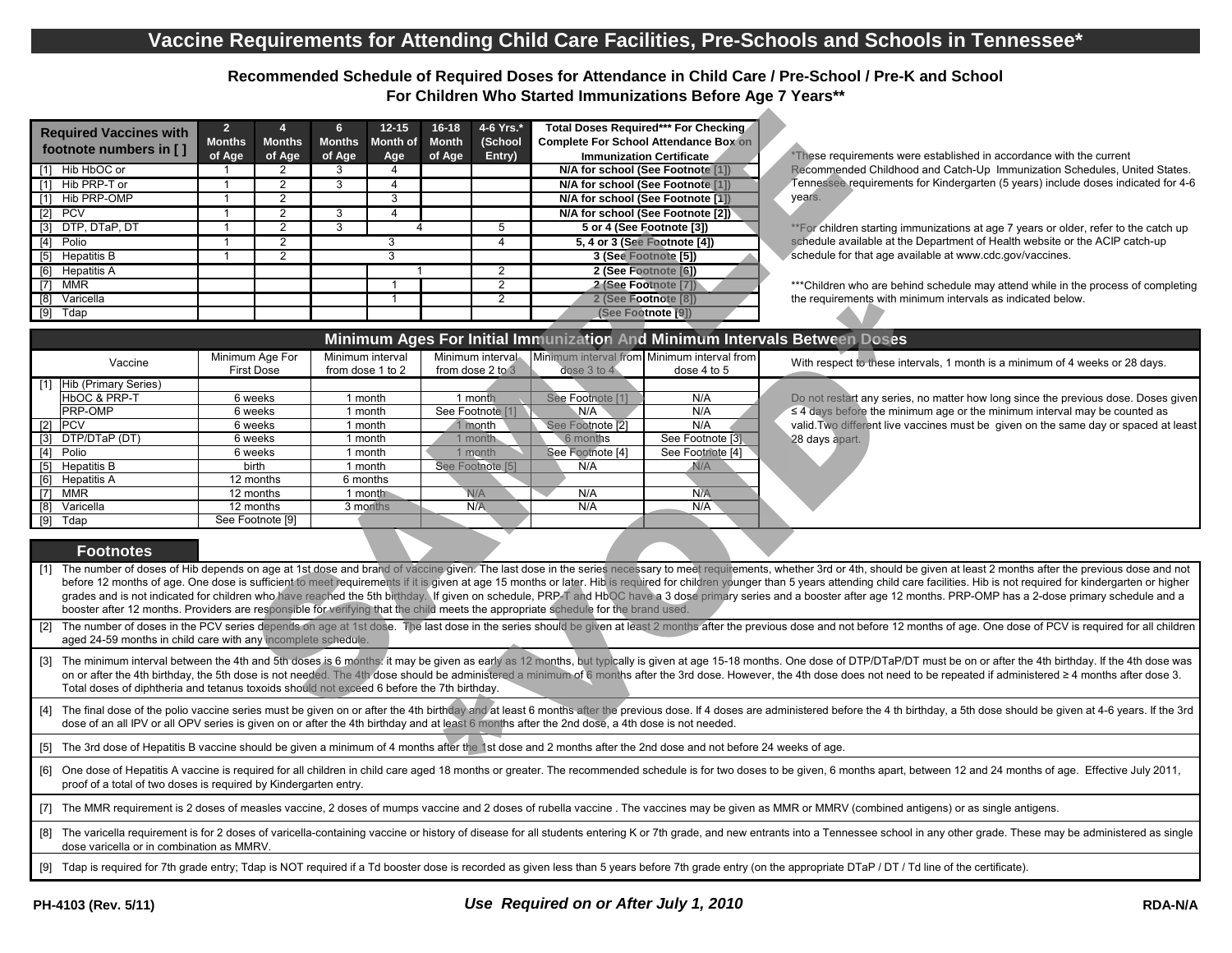### **Immunization Requirement Summary for Child Care through 12th Grades Tennessee Department of Health Rule 1200-14-1-.29**

#### **Children enrolling in child care facilities, pre-school, pre-Kindergarten:**

*Infants entering child care facilities must be up to date at the time of enrollment and are required to provide an updated certificate after completing all of the required vaccines due by 18 months of age.*

- *Haemophilus influenzae* type B (Hib): if younger than 5 years only
- Pneumococcal conjugate vaccine (PCV): if younger than 5 years only
- Diphtheria-Tetanus-Pertussis (DTaP, or DT if appropriate)
- Poliomyelitis (IPV or OPV)
- Hepatitis B (HBV)
- Hepatitis A: 1 dose, required by 18 months of age or older
- Measles, Mumps, Rubella (1 dose of each, usually given together as MMR)
- Varicella (1 dose or credible history of disease)

#### **Children enrolling in Kindergarten:**

- Diphtheria-Tetanus-Pertussis (DTaP, or DT if appropriate)
- Poliomyelitis (IPV or OPV): final dose on or after the  $4<sup>th</sup>$  birthday required
- Hepatitis B (HBV)
- Hepatitis A: total of 2 doses, spaced at least 6 months apart
- Measles, Mumps, Rubella (2 doses of each, usually given together as MMR)
- Varicella (2 doses or history of disease): previously only one dose was required

## **All children entering 7th grade (including currently enrolled students):**

- Verification of immunity to varicella: 2 doses or credible history of disease
- Tetanus-diphtheria-pertussis booster ("Tdap"): not required if a Td booster dose given less than 5 years before  $7<sup>th</sup>$  grade entry is recorded on the DTaP/Td line

## **Children who are new enrollees in a TN school in grades** *other* **than Kindergarten or 7th:**

- Diphtheria-Tetanus-Pertussis (DTaP, or DT if appropriate)
- Poliomyelitis (IPV or OPV): final dose on or after the  $4<sup>th</sup>$  birthday required
- Hepatitis B (HBV)
- Measles, Mumps, Rubella (2 doses of each, usually given together as MMR)
- Varicella (2 doses or credible history of disease): only one dose was required until 2010

#### **Children with medical or religious exemption to requirements:**

- **Medical**: Physician (MD, DO) or health department authorized to indicate specific vaccines medically exempted (because of risk of harm) on the new form. Other vaccines remain required. The medical reason for the exemption does not need to be provided.
- **Religious**: This exemption requires a signed statement by the parent/guardian that vaccination conflicts with their religious tenets or practices. *If* the child needs documentation of a health examination for the school, it must be noted by the healthcare provider on the immunization certificate. In that case, the provider should check the box that the parent has sought a religious exemption to explain why immunization information is absent or incomplete.

**Minimum ages or dose intervals:** Tennessee follows published CDC guidelines. For vaccines with critical minimum age requirements or minimum dose intervals, doses are considered valid if given up to 4 days before the minimum age or dose interval. Doses administered more than 4 days early are considered invalid and should be repeated as recommended.

**Alternative proof of immunity for certain diseases:** A positive serology (year of test documented) is acceptable as an alternative to immunization for measles, mumps, rubella, hepatitis A, hepatitis B or varicella. For varicella, documentation of provider diagnosed varicella (year) or provider-verified credible history of illness given by a parent or guardian (year) also is acceptable. By documenting a history of disease, the provider is asserting that he or she is convinced that the child has had chickenpox.